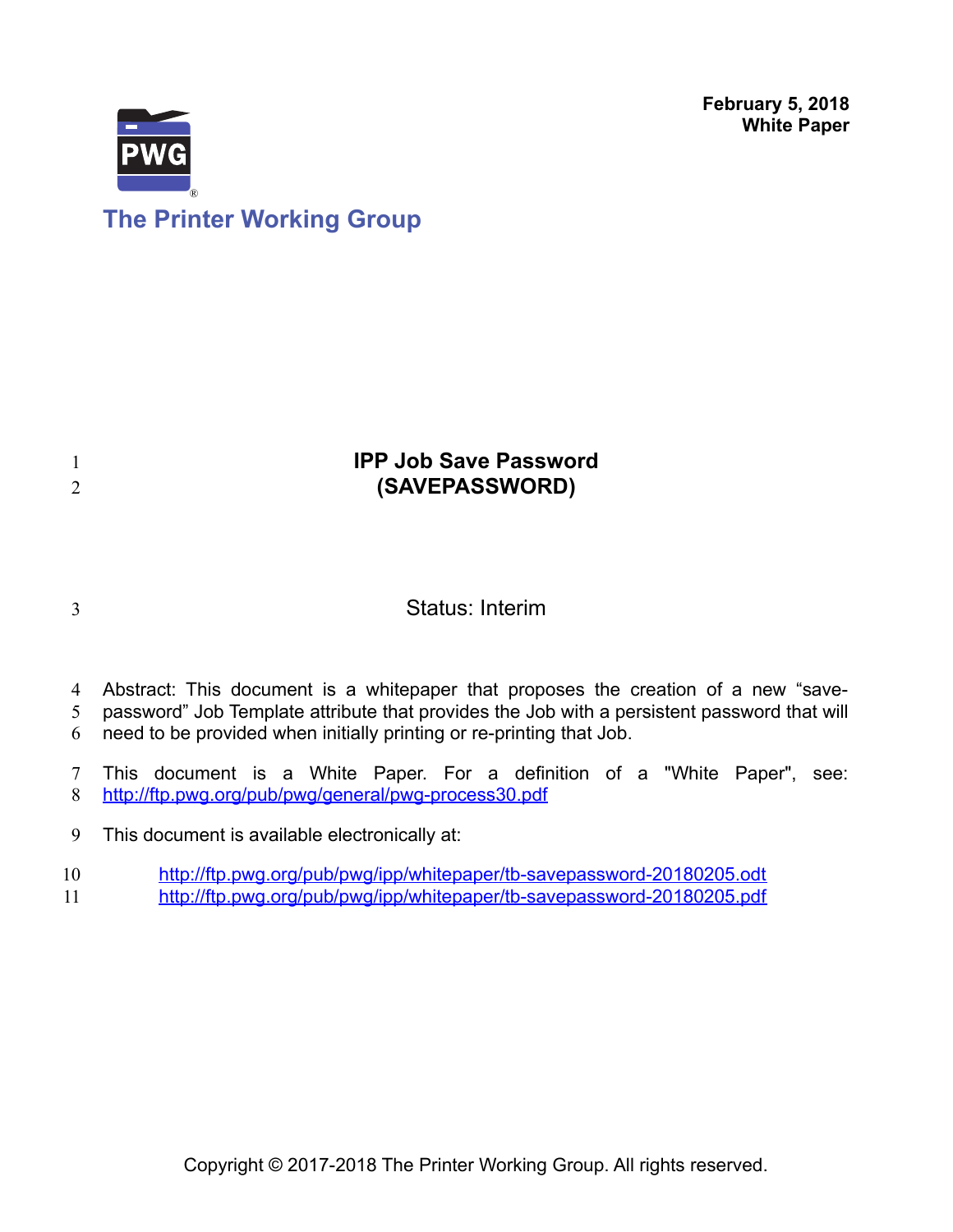Copyright © 2017-2018 The Printer Working Group. All rights reserved. 12

#### Title: IPP Job Save Password *(SAVEPASSWORD)* 13

The material contained herein is not a license, either expressed or implied, to any IPR owned or controlled by any of the authors or developers of this material or the Printer Working Group. The material contained herein is provided on an "AS IS" basis and to the maximum extent permitted by applicable law, this material is provided AS IS AND WITH ALL FAULTS, and the authors and developers of this material and the Printer Working Group and its members hereby disclaim all warranties and conditions, either expressed, implied or statutory, including, but not limited to, any (if any) implied warranties that the use of the information herein will not infringe any rights or any implied warranties of merchantability or fitness for a particular purpose. 14 15 16 17 18 19 20 21 22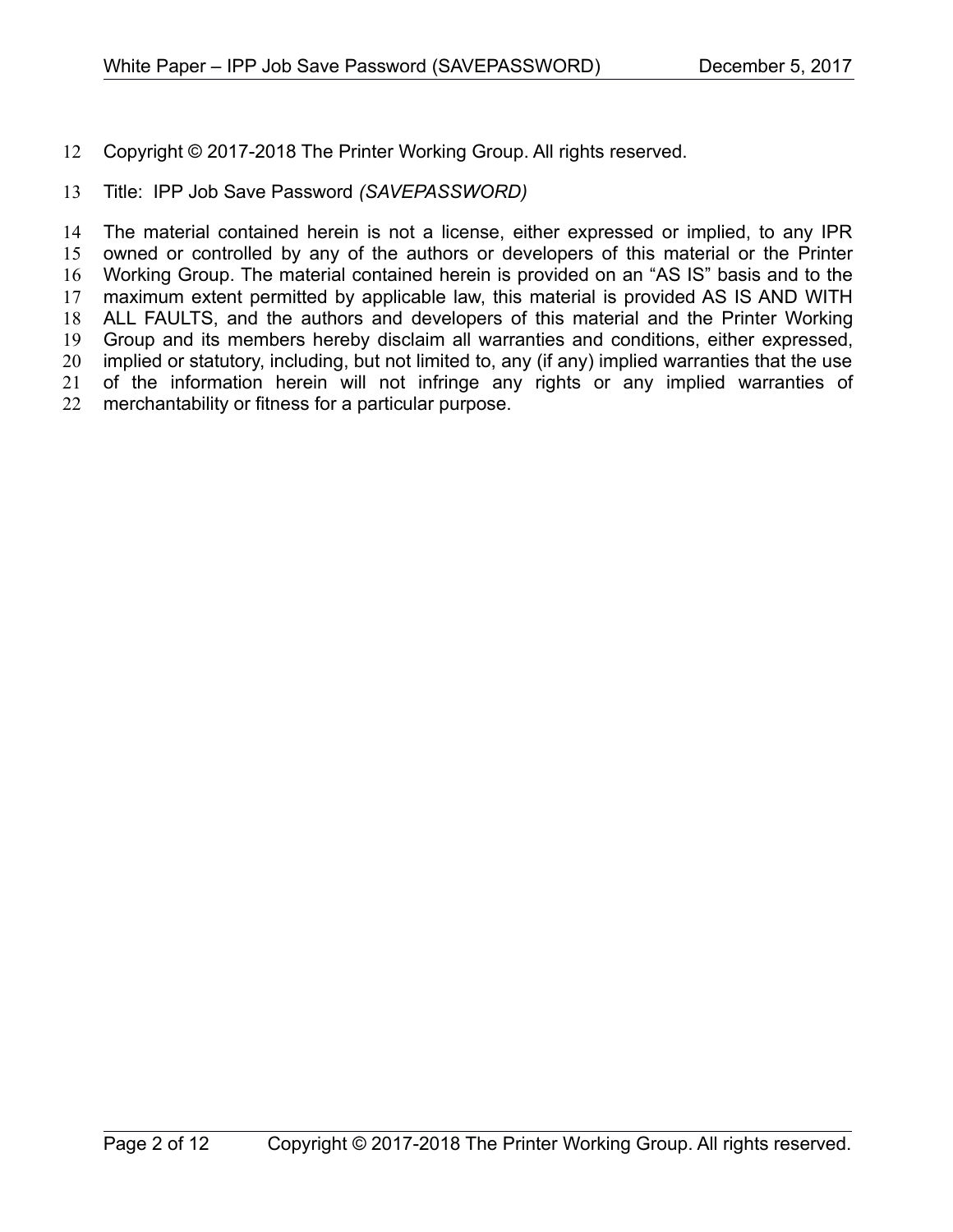| 23 | <b>Table of Contents</b>                                      |  |
|----|---------------------------------------------------------------|--|
| 24 |                                                               |  |
| 25 |                                                               |  |
| 26 |                                                               |  |
| 27 |                                                               |  |
| 28 |                                                               |  |
| 29 |                                                               |  |
| 30 |                                                               |  |
| 31 | 3.1.1 Protecting a Saved Document with a Persistent Password5 |  |
| 32 |                                                               |  |
| 33 |                                                               |  |
| 34 |                                                               |  |
| 35 |                                                               |  |
| 36 |                                                               |  |
| 37 |                                                               |  |
| 38 |                                                               |  |
| 39 |                                                               |  |
| 40 |                                                               |  |
| 41 |                                                               |  |
| 42 |                                                               |  |
| 43 |                                                               |  |
| 44 |                                                               |  |
| 45 |                                                               |  |
| 46 |                                                               |  |
| 47 |                                                               |  |
| 48 |                                                               |  |
| 49 |                                                               |  |
| 50 |                                                               |  |
| 51 |                                                               |  |
| 52 |                                                               |  |
| 53 |                                                               |  |
| 54 |                                                               |  |

55

# **List of Figures**

56

## **List of Tables**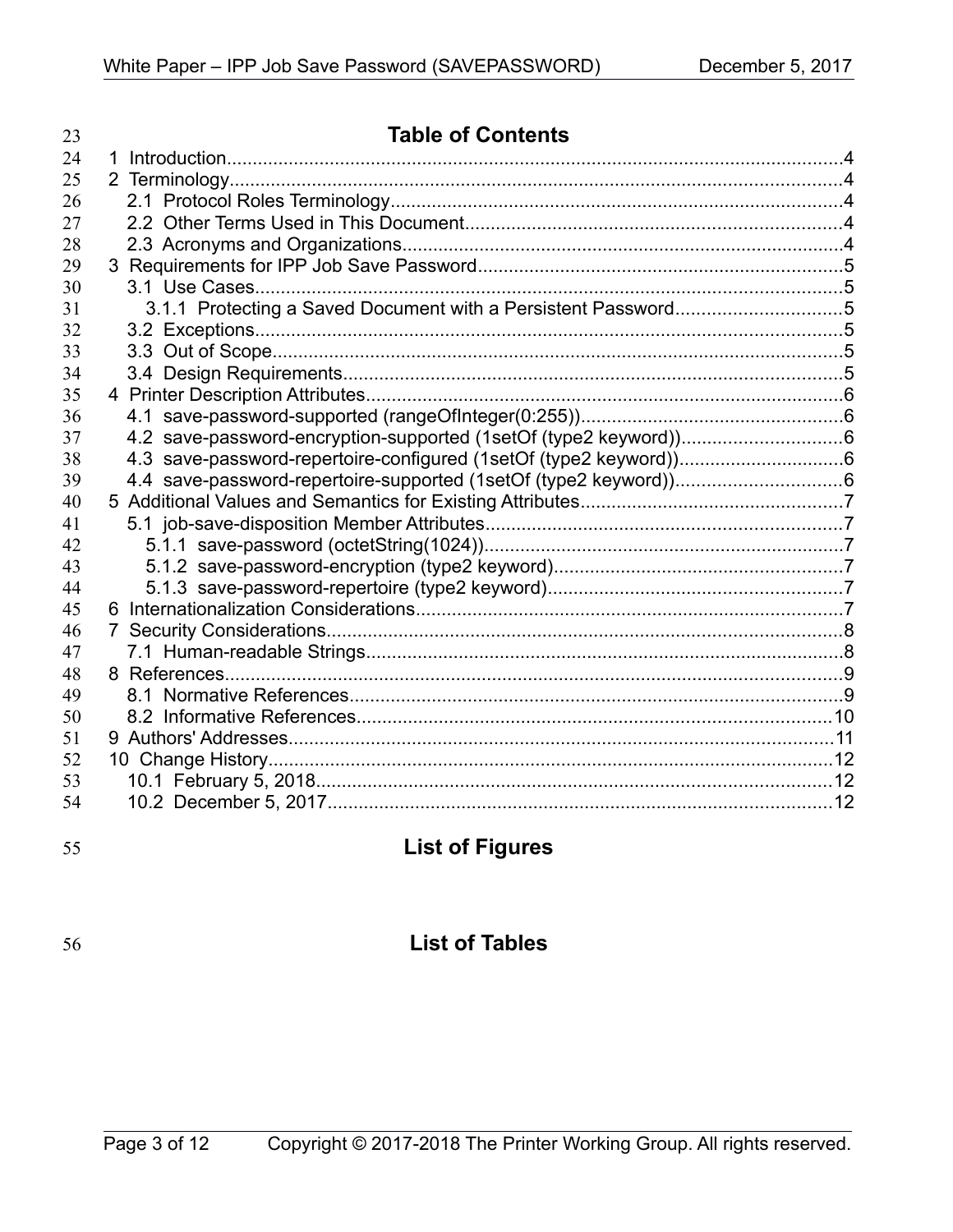## **1 Introduction** 57

Users and network administrators are increasingly concerned about network and data security, and this extends to printing. Most all Users are familiar with sending a Job to a Printer and the Printer processing that Job fairly immediately, and some do so using a "job password" that prevents the Job from being processed until the User provides that password on the Printer's control panel to approve its release to processing. The IPP "jobpassword" operation attribute [\[PWG5100.11\]](#page-8-0) and related attributes provide support for this workflow. Some Printers also support saving jobs for later printing or re-printing. In certain cases there may be Users that wish to take advantage of both capabilities. Unfortunately however, since "job-password" is an operation attribute, and that Job's processing is the act of saving the Job, the "job-password" attribute does not persist beyond its being saved. Therefore, to support scenarios involving a password protected saved job, new attributes need to be defined that convey a Job password that persists beyond Job processing completion. 58 59 60 61 62 63 64 65 66 67 68 69 70

## **2 Terminology** 71

#### **2.1 Protocol Roles Terminology** 72

This document defines the following protocol roles in order to specify unambiguous conformance requirements: 73 74

*Client*: Initiator of outgoing IPP session requests and sender of outgoing IPP operation requests (Hypertext Transfer Protocol -- HTTP/1.1 [\[RFC7230\]](#page-9-0) User Agent). 75 76

*Printer*: Listener for incoming IPP session requests and receiver of incoming IPP operation requests (Hypertext Transfer Protocol -- HTTP/1.1 [\[RFC7230\]](#page-9-0) Server) that represents one or more Physical Devices or a Logical Device. 77 78 79

#### **2.2 Other Terms Used in This Document** 80

User: A person or automata using a Client to communicate with a Printer. 81

#### **2.3 Acronyms and Organizations** 82

- *IANA*: Internet Assigned Numbers Authority,<http://www.iana.org/> 83
- *IETF*: Internet Engineering Task Force,<http://www.ietf.org/> 84
- *ISO*: International Organization for Standardization,<http://www.iso.org/> 85
- PWG: Printer Working Group,<http://www.pwg.org/> 86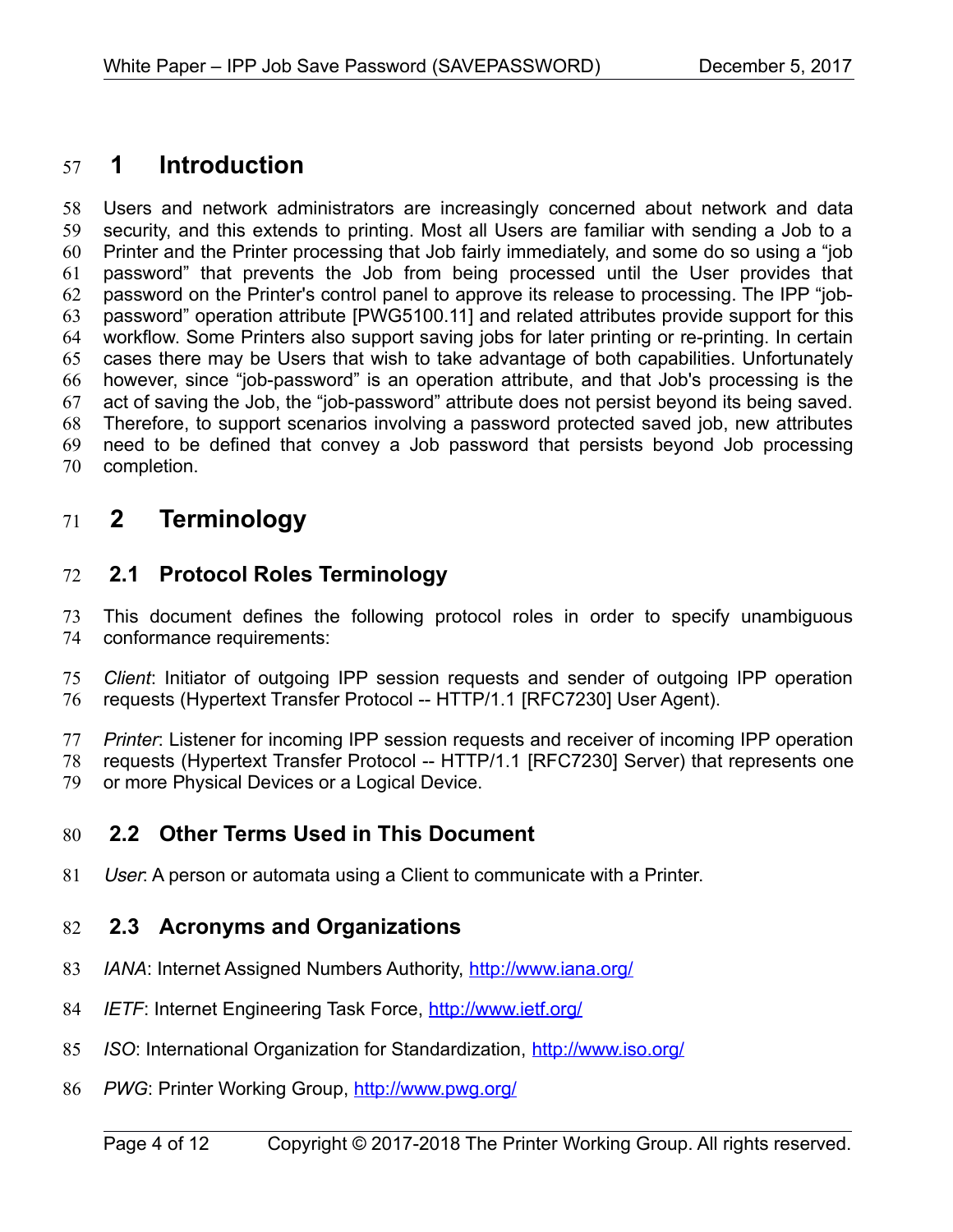## **3 Requirements for IPP Job Save Password** 87

#### **3.1 Use Cases** 88

#### **3.1.1 Protecting a Saved Document with a Persistent Password** 89

Wilma has written a document that she intends to save on her departmental MFD, to allow some of her peers to print copies as needed. But as the document contains sensitive information, Wilma wishes to only allow those who know the job's password to re-print copies. She is familiar with providing a password when configuring a print job, and she is also familiar with configuring the job to be saved in the printer. In the print dialog used to configure the print job on her computer, Wilma provides a password, and also chooses to have the job saved. Wilma clicks "Print" and the computer submits the job to the printer. The printer saves the job content and protects it with the password provided. 90 91 92 93 94 95 96 97

#### **3.1.2 Re-printing a Saved Job Via Printer Control Panel** 98

Barney hears from Wilma that she has saved that document to the departmental MFD. Wilma tells Barney the job's name, and Barney then goes to the MFD and looks up the job. He taps on the control panel to have a copy printed, and is prompted to enter the job's password. He enters that on the control panel, and the MFD prints a copy. Barney collects it from the output bin and returns to his desk. 99 100 101 102 103

#### **3.1.3 Re-printing a Saved Job Using An IPP Client** 104

Barney sends an IM to Betty that Wilma has saved a job on the departmental MFD. Betty opens her computer's print system and browses the saved jobs on the MFD. She selects the job and clicks "Print" to have a copy made for her. A dialog is presented asking for the job's password. Betty types in the job's password, and the MFD prints a copy. She collects it from the MFD and returns to her office. 105 106 107 108 109

#### **3.2 Exceptions** 110

Harvey, an employee from another department, walks up to Wilma's departmental MFD. The . 111 112

#### **3.3 Out of Scope** 113

- The following are considered out of scope for this document: 114
- 1. How the Document or Documents in a Job are stored by the Printer 115
- 2. Methods for encrypting the document itself. 116
- 3. Mechanisms for supporting per-user credentials / access control list for releasing the stored job. 117 118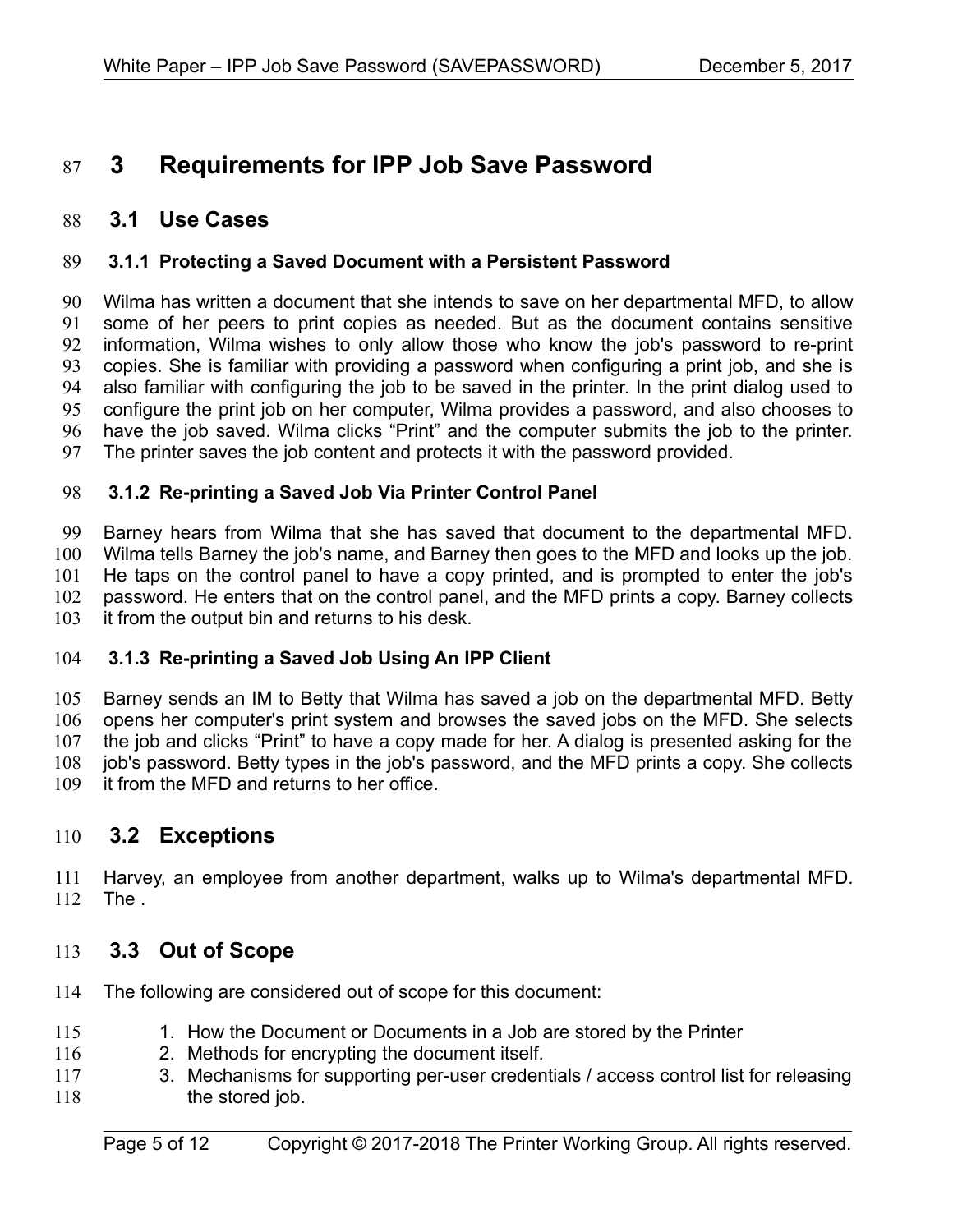## **3.4 Design Requirements** 118

- The design requirements for this document are: 119
- 1. Use existing attributes or collections if possible. 120
- 2. Support at the least the fidelity supported currently by "job password" and "jobpassword-encryption" 121 122
- 3. Register all attributes and operations with IANA 123
- The design recommendations for this document are: 124
- 1. Reusing UI controls with similar enough purposes so that the user doesn't need to be confused by e.g. needing to interact with different controls for different kinds of passwords. 125 126 127
- **4 Printer Description Attributes** 128

#### **4.1 save-password-supported (rangeOfInteger(0:255))** 129

The "save-password" Printer Description attribute specifies whether the Printer supports the persistent Job password specified by the "save-password" Job Template attribute, and if so, what range of lengths the Printer's password policy requires for the unencrypted value of "save-password". If the Client allows the User to provide it with an unencrypted password value shorter than the lower bounds of "save-password-supported", the behavior is undefined but the Job may never print. 130 131 132 133 134 135

#### **4.2 save-password-encryption-supported (1setOf (type2 keyword))** 136

The "save-password-encryption-supported" Printer Description attribute specifies the encryption formats supported by the Printer for encrypting "save-password". Any of the keywords registered for the "job-password-encryption" attribute may be listed in the "savepassword-encryption-supported" attribute, except for the keyword 'none' and all the keywords that are deprecated by the PWG in the IANA IPP Registry [\[IANA-IPP\]](#page-10-0) as of this writing: 'sha', 'md2', 'md4', 'md5'. The 'sha3-256' encryption hashing algorithm MUST be supported if this attribute is supported, to ensure interoperability between implementations. This attribute MUST be supported if the "save-password" member attribute of "job-savedisposition" is supported. 137 138 139 140 141 142 143 144 145

#### **4.3 save-password-repertoire-configured (1setOf (type2 keyword))** 146

The "save-password-repertoire-configured" Printer Description attribute specifies the set of repertoires the Printer is configured to accept for a Job's "save-password-repertoire" attribute. The values specified by "save-password-repertoire-configured" MUST be present in the set of keyword values specified by "save-password-repertoire-supported". 147 148 149 150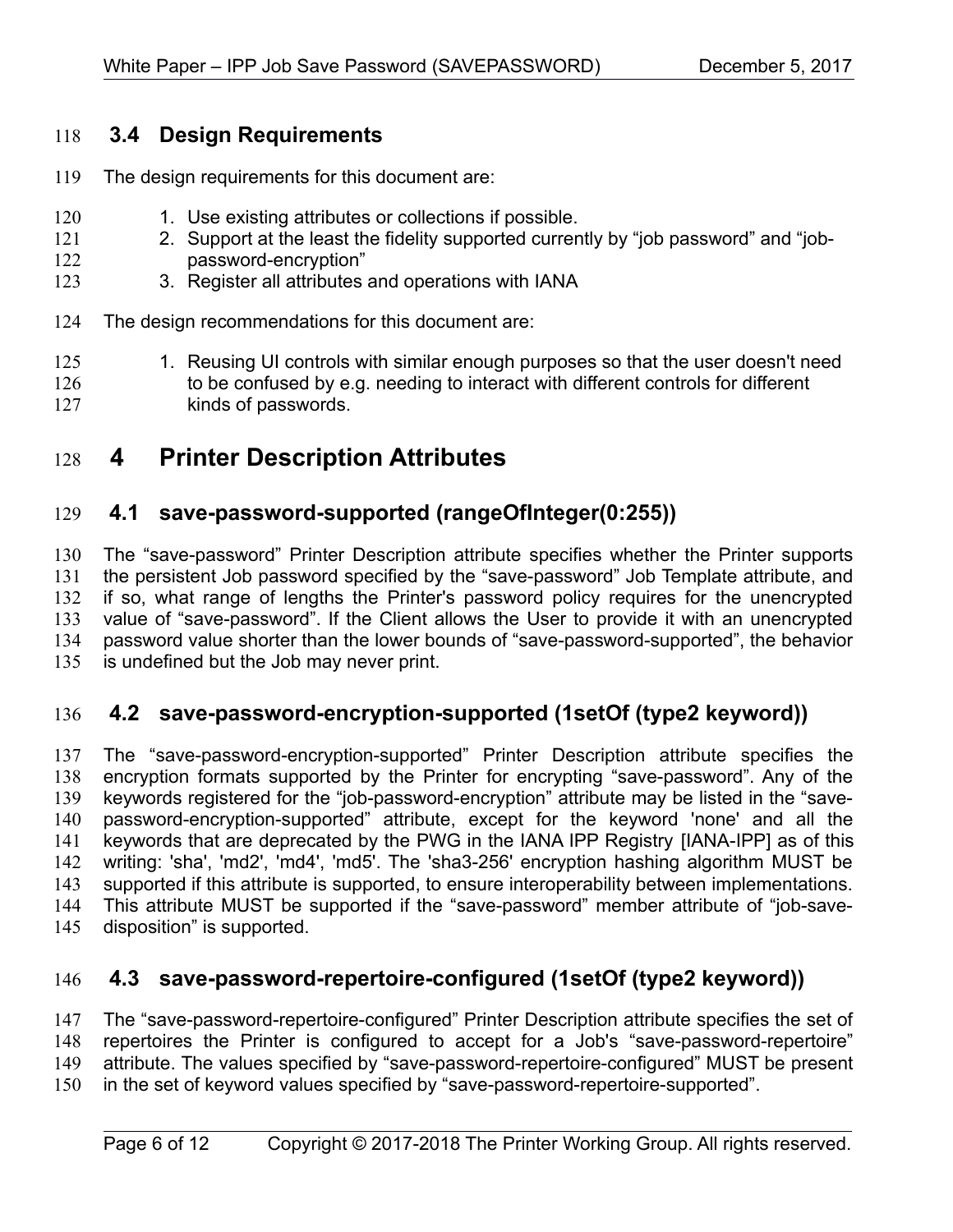### **4.4 save-password-repertoire-supported (1setOf (type2 keyword))** 151

The "save-password-repertoire-supported" Printer Description attribute specifies the range of repertoires the Printer supports that may be configured for listing in the Printer's "savepassword-repertoire-configured" attribute. All keywords specified in the "save-passwordrepertoire-supported" must be registered in the IANA IPP Registry [\[IANA-IPP\]](#page-10-0) for the "jobpassword-repertoire" attribute [\[IPPREPERTOIRE\].](#page-8-1) The 'iana\_utf-8\_any' keyword MUST be supported if this attribute is supported. This attribute MUST be supported if the "savepassword-repertoire" member attribute of "job-save-disposition" is supported. 152 153 154 155 156 157 158

## **5 Additional Values and Semantics for Existing Attributes** 159

#### **5.1 job-save-disposition Member Attributes** 160

This specification defines several new "job-save-disposition" member attributes to support the specification of a Job Save Password. 161 162

#### **5.1.1 save-password (octetString(1024))** 163

The "save-password" member attribute specifies a password for the Job, which is semantically analogous to the "job-password" Operation attribute [\[PWG5100.11\].](#page-8-0) The Printer MUST NOT process the Job unless a User provides a password value that matches the value stored in "save-password" to authorize the Printer to allow its release. This member attribute MUST be present if the "save-password-encryption" member attribute is present. 164 165 166 167 168 169

The maximum length of this attribute is greater than the length of "save-passwordsupported" because this attribute needs to accommodate encrypted passwords which have longer fixed lengths. 170 171 172

#### **5.1.2 save-password-encryption (type2 keyword)** 173

The "save-password-encryption" Job Template attribute specifies the hashing algorithm the Client employed to obfuscate the password value specified in the "save-password" Job Template attribute. This member attribute MUST be present if the "save-password" member attribute is present. The value held by "save-password-encryption" MUST be one of the values in the "save-password-encryption-supported" Printer Description attribute. 174 175 176 177 178

#### **5.1.3 save-password-repertoire (type2 keyword)** 179

The "save-password-repertoire" Job Template attribute specifies the repertoire selected for the "save-password" attribute. This member attribute MUST be present if the "savepassword" member attribute is present. The value held by "save-password-repertoire" MUST be one of the values in the "save-password-repertoire-supported" Printer Description attribute. 180 181 182 183 184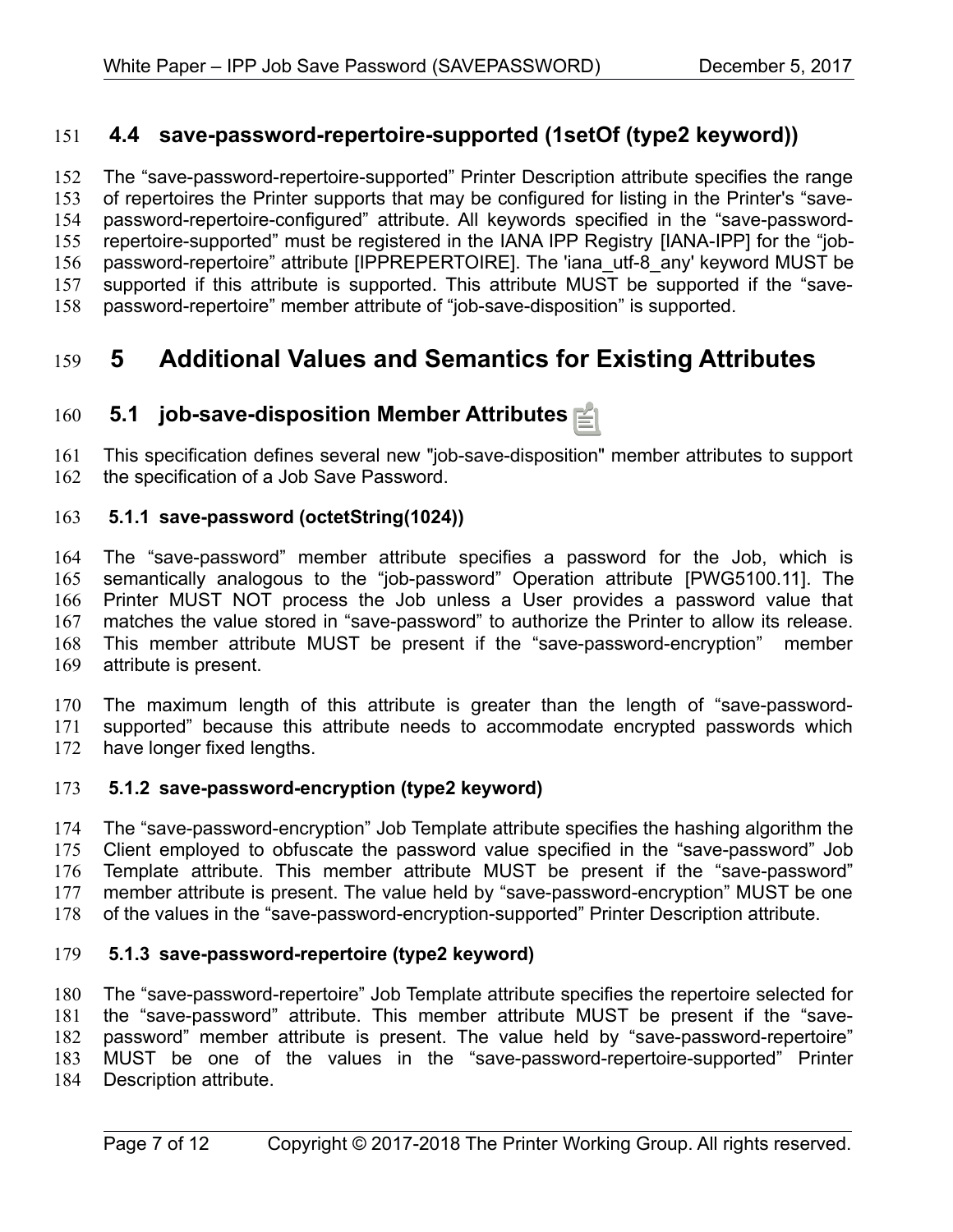## **6 Internationalization Considerations** 185

For interoperability and basic support for multiple languages, conforming implementations MUST support the Universal Character Set (UCS) Transformation Format -- 8 bit (UTF-8) [RFC3629] encoding of Unicode [\[UNICODE\]](#page-9-10) [\[ISO10646\]](#page-8-2) and the Unicode Format for Network Interchange [\[RFC5198\].](#page-9-6) 186 187 188 189

- Implementations of this specification SHOULD conform to the following standards on processing of human-readable Unicode text strings, see: 190 191
- Unicode Bidirectional Algorithm [\[UAX9\]](#page-9-9)  left-to-right, right-to-left, and vertical 192
- Unicode Line Breaking Algorithm [\[UAX14\]](#page-9-8)  character classes and wrapping 193
- Unicode Normalization Forms [\[UAX15\]](#page-9-7)  especially NFC for [\[RFC5198\]](#page-9-6) 194
- Unicode Text Segmentation [\[UAX29\]](#page-9-5)  grapheme clusters, words, sentences 195
- Unicode Identifier and Pattern Syntax [\[UAX31\]](#page-9-4)  identifier use and normalization 196
- Unicode Collation Algorithm [\[UTS10\]](#page-9-3)  sorting 197
- Unicode Locale Data Markup Language [\[UTS35\]](#page-9-2)  locale databases 198

Implementations of this specification are advised to also review the following informational documents on processing of human-readable Unicode text strings: 199 200

- Unicode Character Encoding Model [\[UTR17\]](#page-10-4)  multi-layer character model 201
- Unicode in XML and other Markup Languages [\[UTR20\]](#page-10-3)  XML usage 202
- Unicode Character Property Model [\[UTR23\]](#page-10-2)  character properties 203
- Unicode Conformance Model [\[UTR33\]](#page-10-1)  Unicode conformance basis 204

## **7 Security Considerations** 205

The IPP extensions defined in this document require the same security considerations as defined in the IPP/1.1: Model and Semantics [\[RFC8011\],](#page-9-1) IPP: Job and Printer Extensions – Set 2 (JPS2), and IPP Job Password Repertoire, plus additional security considerations below. 206 207 208 209

#### **7.1 Human-readable Strings**  210

Implementations of this specification SHOULD conform to the following standard on processing of human-readable Unicode text strings, see: 211 212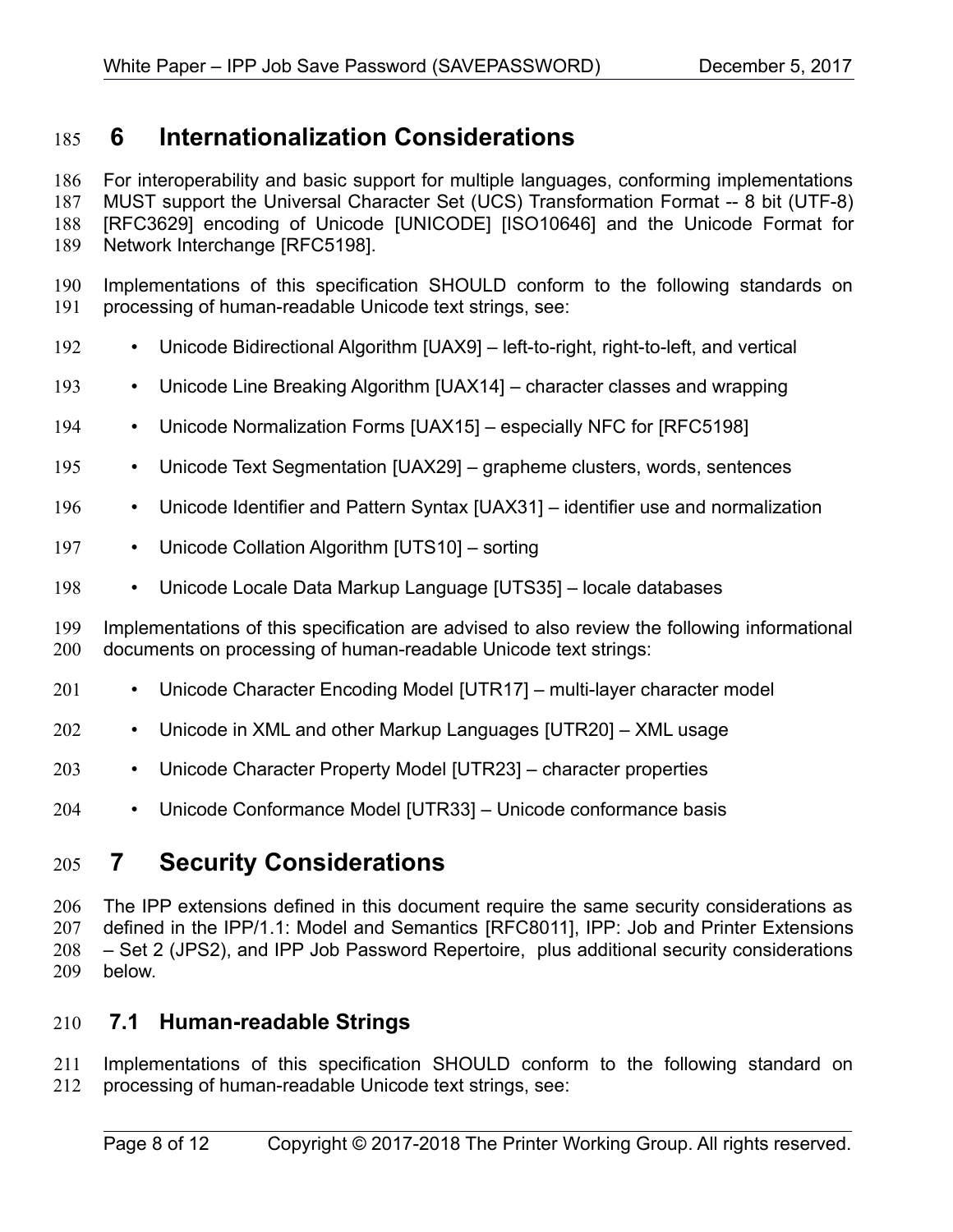- Unicode Security Mechanisms [\[UTS39\]](#page-9-11)  detecting and avoiding security attacks 213
- Implementations of this specification are advised to also review the following informational document on processing of human-readable Unicode text strings: 214 215
- Unicode Security FAQ [\[UNISECFAQ\]](#page-10-5)  common Unicode security issues 216

## **8 References** 217

#### **8.1 Normative References** 218

<span id="page-8-2"></span><span id="page-8-1"></span><span id="page-8-0"></span>

|                          | Page 9 of 12 | Copyright © 2017-2018 The Printer Working Group. All rights reserved.                                                                                                                                         |
|--------------------------|--------------|---------------------------------------------------------------------------------------------------------------------------------------------------------------------------------------------------------------|
| 244<br>245               | [RFC3510]    | R. Herriot, I. McDonald, "Internet Printing Protocol/1.1: IPP URL<br>Scheme", RFC 3510, April 2003, https://tools.ietf.org/html/rfc3510                                                                       |
| 242<br>243               | [RFC2817]    | R. Khare, S. Lawrence, "Upgrading to TLS Within HTTP/1.1", RFC<br>2817, May 2000, https://www.ietf.org/rfc/rfc2817.txt                                                                                        |
| 239<br>240<br>241        | [PWG5100.19] | S. Kennedy, "IPP Implementor's Guide v2.0", PWG 5100.19-2015,<br>August 2015, http://ftp.pwg.org/pub/pwg/candidates/cs-ippig20-<br>20150821-5100.19.pdf                                                       |
| 235<br>236<br>237<br>238 | [PWG5100.13] | M. Sweet, I. McDonald, P. Zehler, "IPP: Job and Printer Extensions -<br>Set 3 (JPS3)", PWG 5100.13-2012, July 2012,<br>http://ftp.pwg.org/pub/pwg/candidates/cs-ippjobprinterext3v10-<br>20120727-5100.13.pdf |
| 232<br>233<br>234        | [PWG5100.12] | R. Bergman, H. Lewis, I. McDonald, M. Sweet, "IPP Version 2.0, 2.1,<br>and 2.2", PWG 5100.12-2015, October 2015,<br>http://ftp.pwg.org/pub/pwg/standards/std-ipp20-20151030-5100.12.pdf                       |
| 228<br>229<br>230<br>231 | [PWG5100.11] | T. Hastings, D. Fullman, "IPP: Job and Printer Extensions - Set 2<br>(JPS2)", PWG 5100.11-2010, October 2010,<br>https://ftp.pwg.org/pub/pwg/candidates/cs-ippjobprinterext10-<br>20101030-5100.11.pdf        |
| 224<br>225<br>226<br>227 | [PWG5100.5]  | D. Carney, T. Hastings, P. Zehler. "Internet Printing Protocol (IPP):<br>Document Object", PWG 5100.5-2003, October 2003,<br>http://ftp.pwg.org/pub/pwg/candidates/cs-ippdocobject10-20031031-<br>5100.5.pdf  |
| 222<br>223               | [ISO10646]   | "Information technology -- Universal Coded Character Set (UCS)",<br>ISO/IEC 10646:2011                                                                                                                        |
| 219<br>220<br>221        |              | [IPPREPERTOIRE] S. Kennedy, "IPP Job Password Repertoire", January 2016,<br>https://ftp.pwg.org/pub/pwg/ipp/whitepaper/wp-job-password-<br>repertoire-20160101.pdf                                            |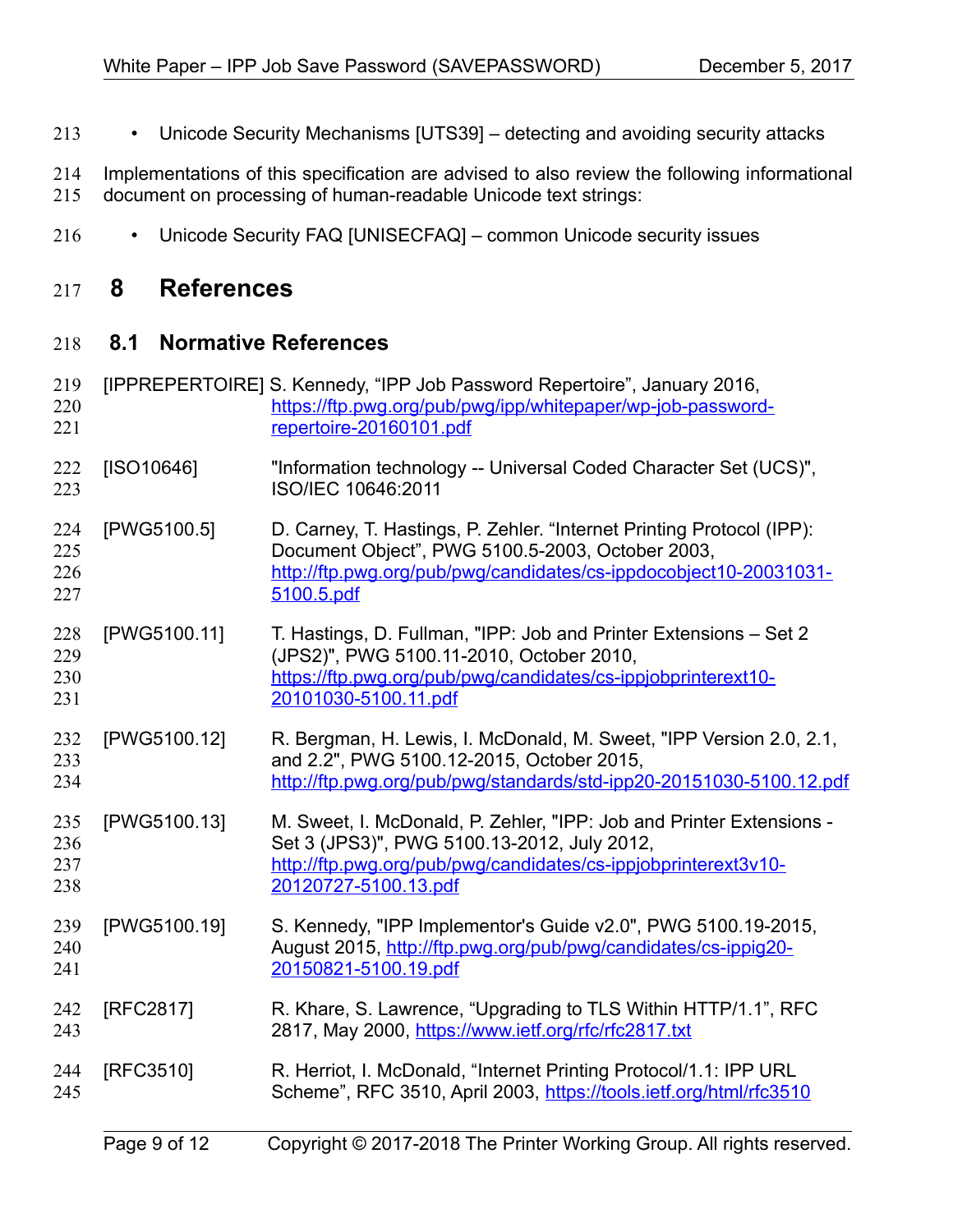<span id="page-9-11"></span><span id="page-9-10"></span><span id="page-9-9"></span><span id="page-9-8"></span><span id="page-9-7"></span><span id="page-9-6"></span><span id="page-9-5"></span><span id="page-9-4"></span><span id="page-9-3"></span><span id="page-9-2"></span><span id="page-9-1"></span><span id="page-9-0"></span>

| 246<br>247        | [RFC3629] | F. Yergeau, "UTF-8, a transformation format of ISO 10646", RFC<br>3629, November 2003, https://www.ietf.org/rfc/rfc3629.txt                                                       |
|-------------------|-----------|-----------------------------------------------------------------------------------------------------------------------------------------------------------------------------------|
| 248<br>249        | [RFC5198] | J. Klensin, M. Padlipsky, "Unicode Format for Network Interchange",<br>RFC 5198, March 2008, https://www.ietf.org/rfc/rfc5198.txt                                                 |
| 250<br>251<br>252 | [RFC7230] | R. Fielding, J. Reschke, "Hypertext Transfer Protocol (HTTP/1.1):<br>Message Syntax and Routing", RFC 7230, June 2014,<br>http://www.ietf.org/rfc/rfc7230.txt                     |
| 253<br>254<br>255 | [RFC7472] | I. McDonald, M. Sweet, "Internet Printing Protocol (IPP) over HTTPS<br>Transport Binding and the 'ipps' URI Scheme", RFC 7472, March<br>2015, https://tools.ietf.org/html/rfc7472 |
| 256<br>257<br>258 | [RFC8010] | M. Sweet, I. McDonald, "Internet Printing Protocol/1.1: Encoding and<br>Transport", RFC 8010, January 2017,<br>https://www.ietf.org/rfc/rfc8010.txt                               |
| 259<br>260<br>261 | [RFC8011] | M. Sweet, I. McDonald, "Internet Printing Protocol/1.1: Model and<br>Semantics", RFC 8011, January 2017,<br>https://www.ietf.org/rfc/rfc8011.txt                                  |
| 262<br>263        | [UAX9]    | Unicode Consortium, "Unicode Bidirectional Algorithm", UAX#9, May<br>2016, http://www.unicode.org/reports/tr9                                                                     |
| 264<br>265        | [UAX14]   | Unicode Consortium, "Unicode Line Breaking Algorithm", UAX#14,<br>June 2016, http://www.unicode.org/reports/tr14                                                                  |
| 266<br>267        | [UAX15]   | Unicode Consortium, "Normalization Forms", UAX#15, February 2016,<br>http://www.unicode.org/reports/tr15                                                                          |
| 268<br>269        | [UAX29]   | Unicode Consortium, "Unicode Text Segmentation", UAX#29, June<br>2016, http://www.unicode.org/reports/tr29                                                                        |
| 270<br>271        | [UAX31]   | Unicode Consortium, "Unicode Identifier and Pattern Syntax",<br>UAX#31, May 2016, http://www.unicode.org/reports/tr31                                                             |
| 272<br>273        | [UNICODE] | The Unicode Consortium, "Unicode® 10.0.0", June 2017,<br>http://unicode.org/versions/Unicode10.0.0/                                                                               |
| 274<br>275        | [UTS10]   | Unicode Consortium, "Unicode Collation Algorithm", UTS#10, May<br>2016, http://www.unicode.org/reports/tr10                                                                       |
| 276<br>277        | [UTS35]   | Unicode Consortium, "Unicode Locale Data Markup Language",<br>UTS#35, October 2016, http://www.unicode.org/reports/tr35                                                           |
| 278<br>279        | [UTS39]   | Unicode Consortium, "Unicode Security Mechanisms", UTS#39, June<br>2016, http://www.unicode.org/reports/tr39                                                                      |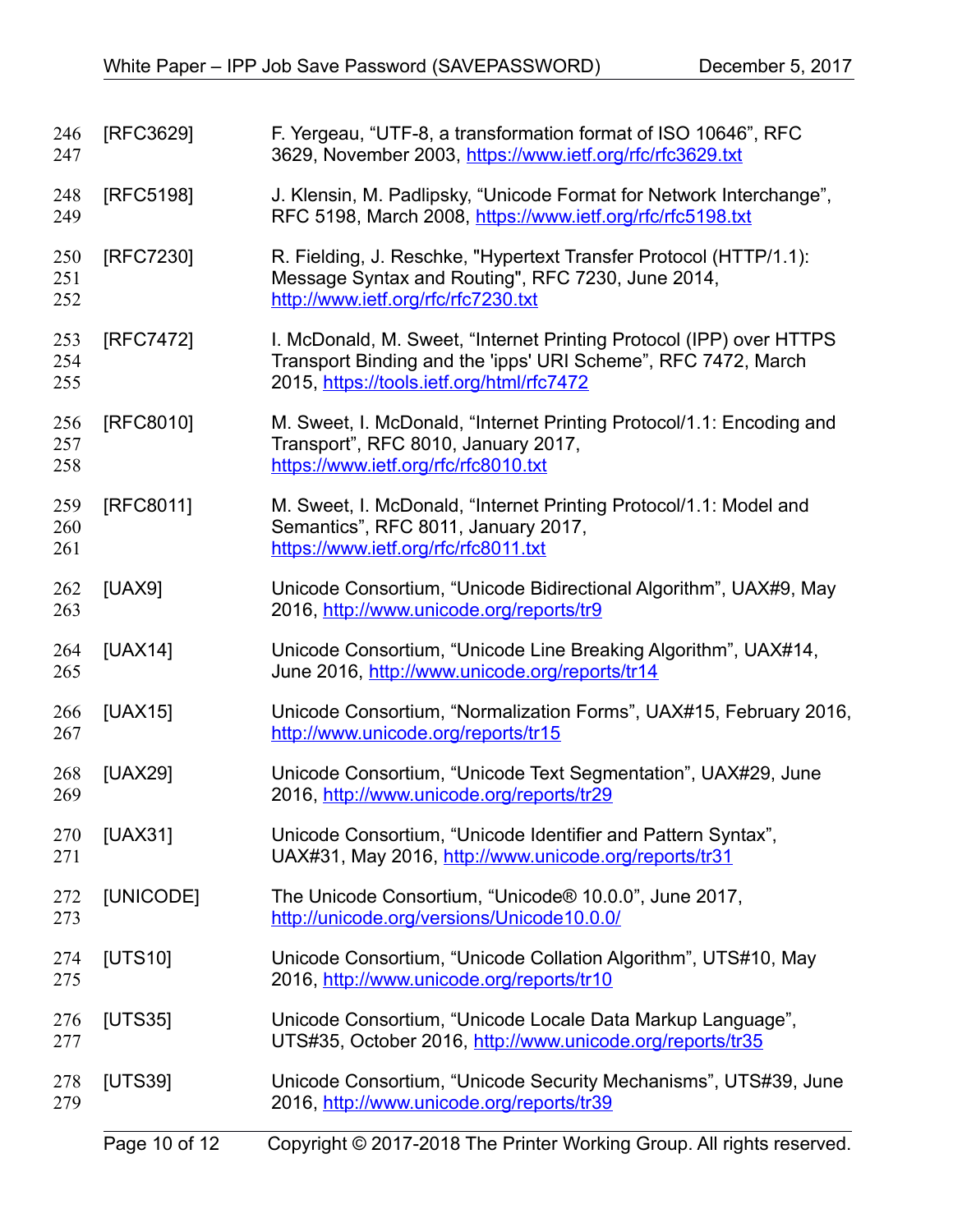### **8.2 Informative References** 280

<span id="page-10-5"></span><span id="page-10-4"></span><span id="page-10-3"></span><span id="page-10-0"></span>

| 281<br>282 | [IANA-IPP]  | IANA Internet Printing Protocol (IPP) Registrations,<br>http://www.iana.org/assignments/ipp-registrations                    |
|------------|-------------|------------------------------------------------------------------------------------------------------------------------------|
| 283<br>284 | [UNISECFAQ] | Unicode Consortium "Unicode Security FAQ", November 2016,<br>http://www.unicode.org/fag/security.html                        |
| 285<br>286 | [UTR17]     | Unicode Consortium "Unicode Character Encoding Model", UTR#17,<br>November 2008, http://www.unicode.org/reports/tr17         |
| 287<br>288 | [UTR20]     | Unicode Consortium "Unicode in XML and other Markup Languages",<br>UTR#20, January 2013, http://www.unicode.org/reports/tr20 |
| 289<br>290 | [UTR23]     | Unicode Consortium "Unicode Character Property Model", UTR#23,<br>May 2015, http://www.unicode.org/reports/tr23              |
| 291<br>292 | [UTR33]     | Unicode Consortium "Unicode Conformance Model", UTR#33,<br>November 2008, http://www.unicode.org/reports/tr33                |

## <span id="page-10-2"></span><span id="page-10-1"></span> **9 Authors' Addresses** 293

- Primary authors (using Address style): 294
- Smith Kennedy 295
- HP Inc. 296
- 11311 Chinden Blvd. 297
- Boise, Idaho, 83714 298
- smith.kennedy@hp.com 299
- The authors would also like to thank the following individuals for their contributions to this standard: 300 301
- Turanga Leela Planet Express 302
- Zapp Brannigan Democratic Order of Planets 303
- Wowbanger The Infinitely Prolonged Independent Consultant 304
- Ira McDonald High North Inc. 305